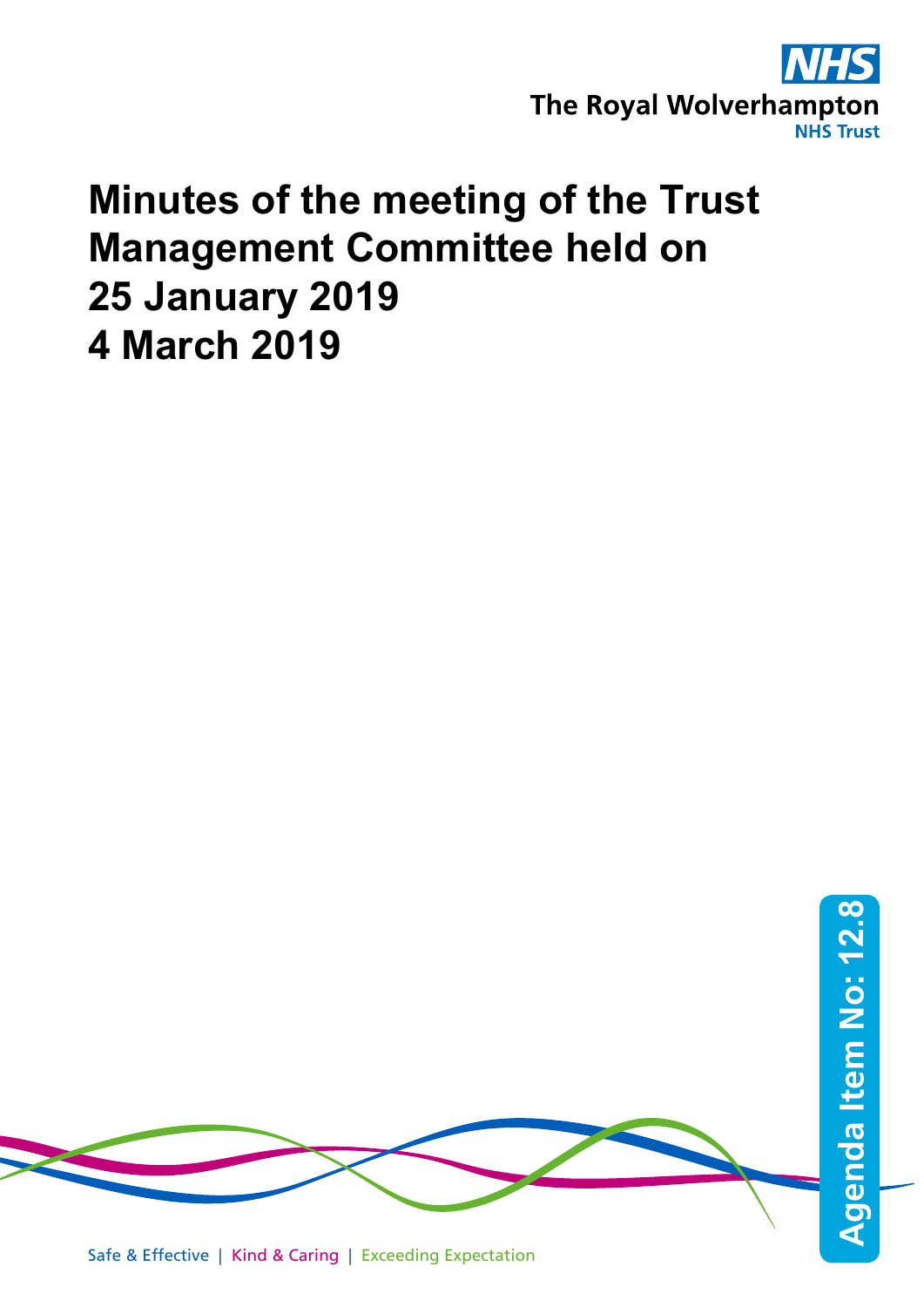# **TRUST MANAGEMENT COMMITTEE**

#### **Minutes of the meeting of the Trust Management Committee held at 1.30pm on Friday 25 January 2019 in the Board Room, Corporate Services Centre, Building 12, New Cross Hospital, Wolverhampton.**

#### **Present:**

Mr A Duffell **Director of Workforce**<br>Ms S Evans **Director Communication** Dr S Grumett Lead Cancer Clinician Ms C Hobbs Head of Nursing, D1 Mr D Loughton (Chair) Chief Executive Dr J Odum Medical Director Ms T Palmer **Head of Midwifery**<br>
Mr T Powell **Head of Midwifery** 

#### **In Attendance:**

Mr Alex (check Mike Sharon) Deloitte Ms L Barratt **Paediatric Specialist** Dr K Davies **Paediatrician** Mr T Hakim **Head of Capital Delivery** Mr K Wilshere **Company Secretary** 

#### **Apologies:**

Mr I Badger **Divisional Medical Director**, D1 Ms N Ballard **Head of Nursing – Division D3** Prof. J Cotton Director of Research and Development Dr L Dowson **Divisional Medical Director, D2 Head of Communications** Mr L Grant **Deputy Chief Operating Officer, D1** Dr C Higgins **Divisional Medical Director**, D3 Ms B Morgan **Manufall Company** Head of Nursing – Division D2 Mr W Nabih **Head of Estates Developments** Dr B McKaig **Deputy Medical Director**<br>
Ms G Nuttall **Deputy Chief Operating Officer Chief Operating Officer** Deputy Chief Operating Officer, D2 Ms S Roberts **Divisional Manager, Estates and Facilities** Mr M Sharon **Director of Planning and Performance** Ms K Shaw **Deputy Chief Operating Officer, D3**<br>Dr M Sidhu **Divisional Medical Director**, D3 Dr M Sidhu **Divisional Medical Director, D3**<br>Prof B Singh **Divisional Director IT** Clinical Director IT Mr K Stringer Chief Finance Officer/Deputy Chief Executive Ms A Tennant<br>
Dr A K Viswanath<br>
Divisional Medical Director Divisional Medical Director, D2 Dr K Warren **Consultant in Public Health** Ms V Whatley **Deputy Chief Nursing Officer** 

Mr J DaCosta **Deloitte** (presentation item only) Ms A Lidington **Michael Controllet Controllet Controllet Controllet Controllet Controllet Controllet Controlle<br>
Deloitte (presentation item only)<br>
Deloitte (presentation item only)** Ms S Siegel **Manual Strutte (presentation item only)**<br>Ms H Troalen **Manual Strutte Deputy Chief Finance Officer** Deputy Chief Finance Officer Ms G Zamagias Medopad (presentation item only)

Prof. A-M Cannaby Chief Nursing Officer (Part) Ms C Etches **Deputy Chief Executive (Part)**<br>Divisional Medical Director. D1 Divisional Medical Director, D1 Dr J Macve Director of Infection, Prevention and Control (DIPC)<br>Mr S Mahmud Director of Integration Director of Integration Dr J Parkes Vertical Integrated GP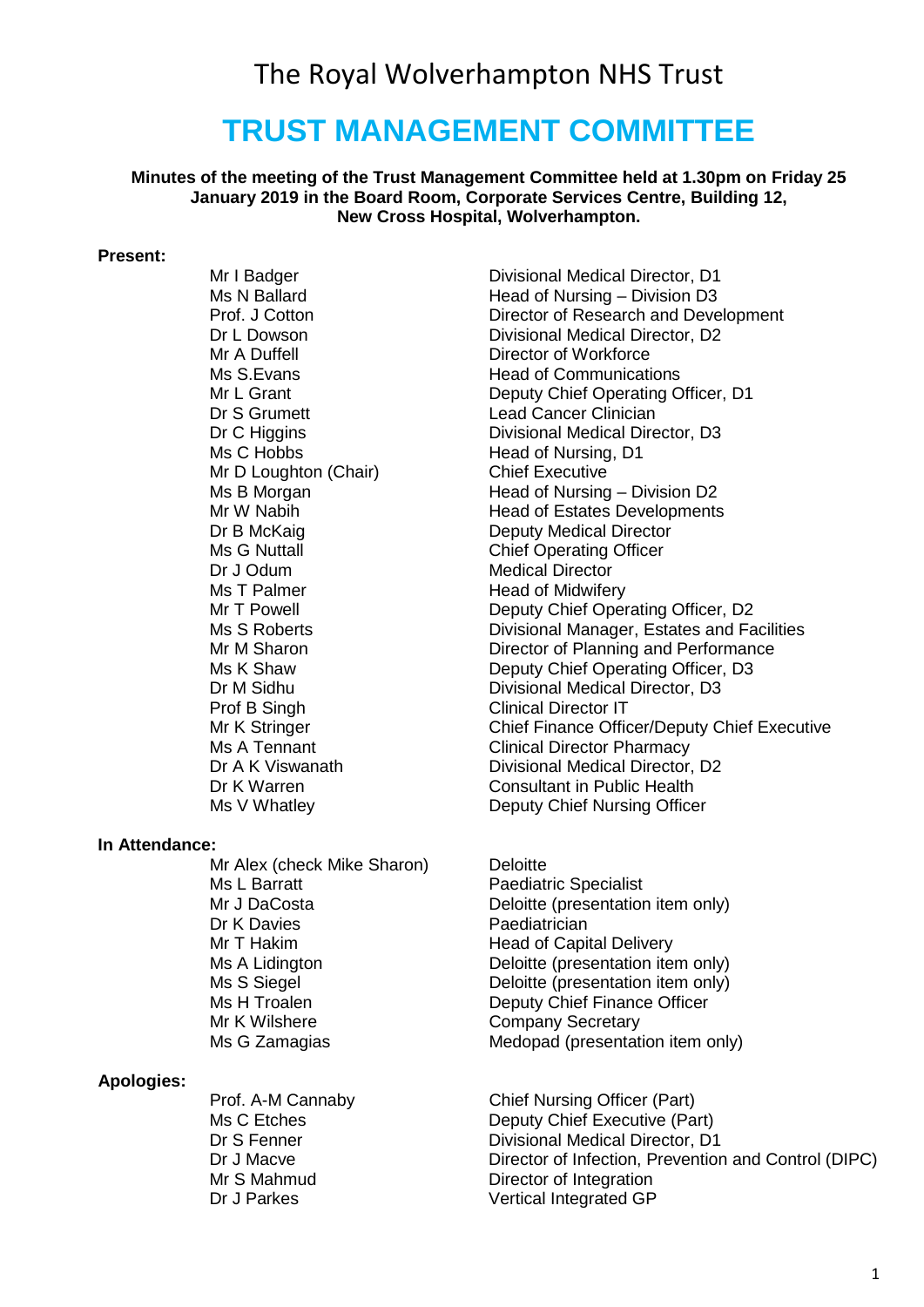#### **18/462: Apologies for absence**

Apologies for absence were received from those listed.

#### **18/463: Declarations of Interest**

There were no new or changed declarations of interest given at the meeting.

# **18/464: Minutes of the meeting of the Trust Management Committee held on 23 November 2018**

There were no amendments to the minutes.

#### **It was agreed: that the Minutes of the meeting of the Trust Management Committee held on 23 November 2018 be approved.**

#### **18/465: Matters arising from the Minutes of the previous meeting**

Mr Powell clarified part of a previous Business Case reviewed and approved at the previous meeting. He said the construction costs had now been included in a revised capital case.

#### **18/466: Action Points List**

#### **Friday 27 July 2018 18/301: Integrated Care System Update (ICS)**

**Action:** That Prof. Singh and Ms Shaw articulate the risk described with Ms Edwards and provide assurance that the risk either is reflected in a current risk on the Risk Register or that a new Risk is placed on the Risk Register.

#### **21 Sept 2018 BD/KS**

Ms Shaw and Prof. Singh said that the situation pertaining to this matter had changed and the action was no longer required. **It was agreed that the Action be closed.**

#### **Main Body of Meeting – Discussion Items**

#### **18/467: Topic A - Transition from Children's to Adult Services**

Dr Higgins, Dr Davies and Ms Barratt gave a presentation regarding the work on the transition of patients from Paediatric Services to Adult Services. They highlighted the increased need for 'a purposeful, planned process for adolescents with chronic physical & medical conditions as they move from child-centred to adult orientated health care, and a process that addresses their medical needs, - Psychosocial needs and Educational/Vocational needs.' They highlighted the potential benefits and risks associated with transition and improving the process and experience. They referred to the benefits as including improved follow-up, improved patient & parent satisfaction, improved disease control & disease knowledge, improved documentation of adolescent issues, improved health related quality of life and vocational readiness.

They referred to the evidence of what the young people themselves want and the potential impacts on young people of a range of long term conditions and risk taking associated with poor continuity of care. They referred to the proposed Strategy being based on 'developmentally appropriate healthcare' where the developmental phase is taken into account when designing and implementing any transitions. The proposed Strategy was based on the 'Ready, Steady, Go, Hello' process described in the presentation with a process based around the needs of the young person and their developmental and chronological state. This would mean that the concept of the programme being introduced around ages 11-12 years, the Ready phase between 11 and 13 years, Steady 14-16 years and the Go at 16-18 years with the Hello at the 1<sup>st</sup> attendance in Adult services. They emphasised the need for all services support and involvement in improving the situation including 'champions' in adult service departments to help take this approach forward. They highlighted that a near future Strategy document would be produced and put forward for approval at the Trust Board.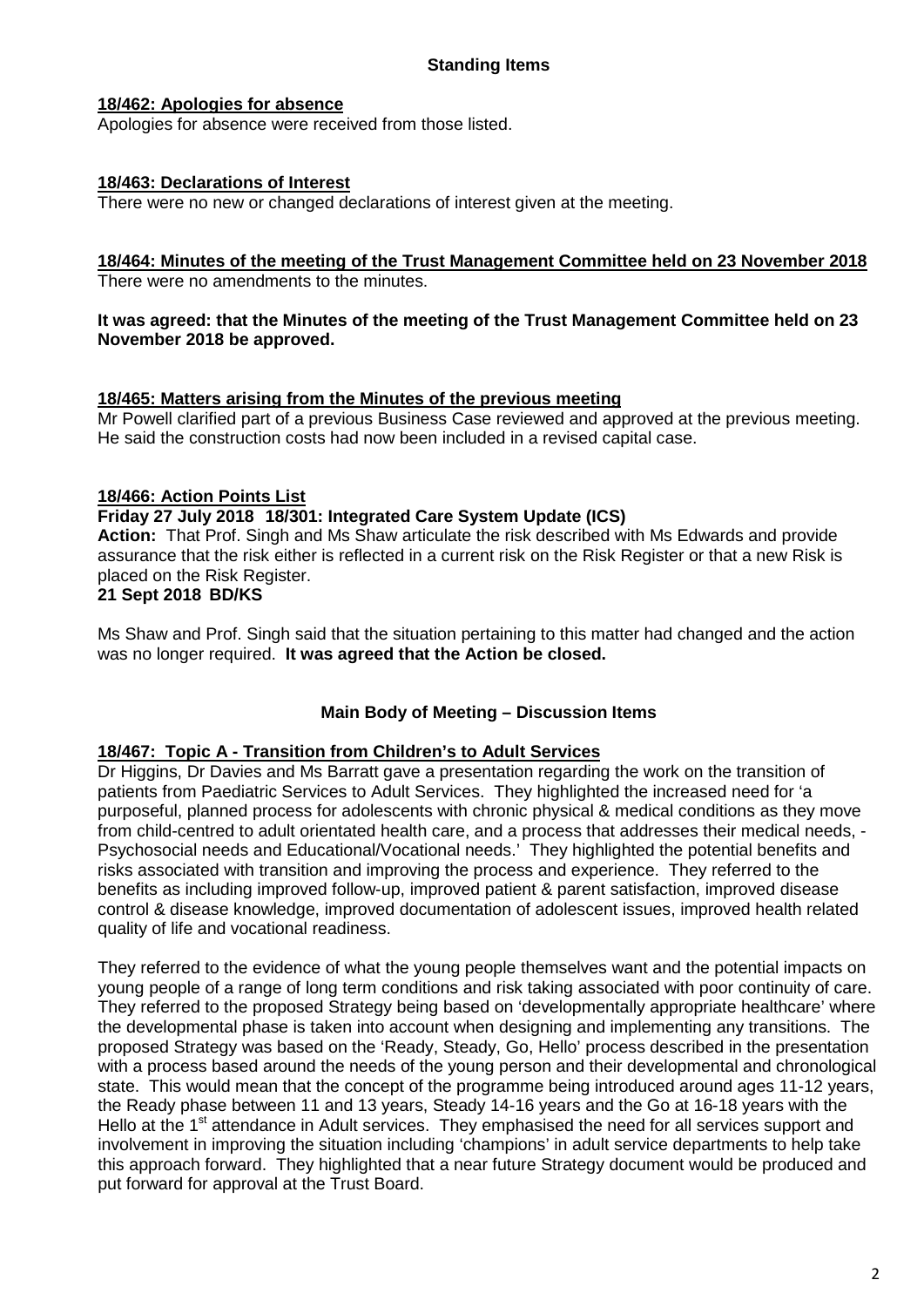The presentation also included recognition that training would be required and that preparation and adaptation of clinical areas to be developmentally appropriate and the potential use of enabling technology with the young people in terms of managing aspects of their own healthcare.

Dr Odum said he thought the profile of how this could work was important along with the risks if not. He said that a systemised approach would be required. Dr Higgins said it applied to around 1 in 7 young people with chronic and complex healthcare. Dr Davies said it involved relatively small numbers. Dr Higgins said there was an issue where there was no equivalent adult specialist service and where the primary care involvement was paramount. Dr Sidhu agreed that the involvement of primary care was vital to ensure young people with such needs are not lost during the transition. Mr Badger asked about young people from the Children's Hospital. Dr Higgins said discussions had commenced with colleagues about transfer between secondary care providers and primary care. She said that transition between services and across services was important including between specialist and other services.

Prof. Cotton spoke of his clinical experiences and he referred to the consequences of things going wrong and he asked whether data would be collected to provide evidence of the impact of any such programme. Mr Loughton tasked Ms Shaw with confirming a near future action plan. Ms Shaw agreed and highlighted that work had already commenced to provide this including contact across specialist providers, primary care and the potential use of technology in future.

#### **It was agreed: that the presentation and work on improving the Transition from Children's to Adult Services be received and noted.**

Action: that the completed Strategy be presented for endorsement to Trust Board for approval.

**Action:** that an Action Plan for the implementation of the Strategic approach be provided to TMC lead by Ms Shaw in 2-3 months.

#### **18/468: Topic B - Deloitte Assist and ALICE presentation**

Mr Loughton introduced Ms Siegel, Mr DaCosta and Ms Lidington from Deloitte. Ms Siegel introduced the initiatives in point solutions in healthcare using new technologies. She referred to the development in partnership with clients around the world across patient pathways. Ms Siegel referred to an A&E simulation tool for planning and analysis,' Rita' is an automated triage of out-patient referrals using AI currently being developed in Lothian. She referred to the wider benefits of improved GP referrals and analysis of referrals patterns and rates, 'Adam' is a theatre tool and 'Assist' a voice-activated patient bedside tool, 'Flow' a large data AI analysis tool and 'Alice' a simple coding system.

Mr Loughton referred to the potential for a number of these programmes but that the Trust would need to be selective as to those that might want to be pursued given the capacity limits for developing new systems.

Mr DaCosta demonstrated the Amazon Alexa device based system using a demonstration video and a live demonstration of the device. The system understands the request made and logs and prioritises it for staff, it collects and analyses the data over time in relation to patient demands and streamlining the flow of work.

Mr DaCosta showed how the calls from devices were logged and how the communication, flow and prioritisation system worked and he gave the initiative experience from the current demonstration site in Australia.

Mr Loughton asked if the trigger word could be changed – Ms Siegel confirmed that the cue could be changed. He also asked whether it could be part of the smart bed solution being explored with Hillrom. Ms Siegel said they would look at this possibility.

Mr DaCosta also demonstrated the managerial and work allocation aspects of the system alongside the shift management logging and flexibility. He said Deloitte were interested in a first UK based partner to be part of developing the system.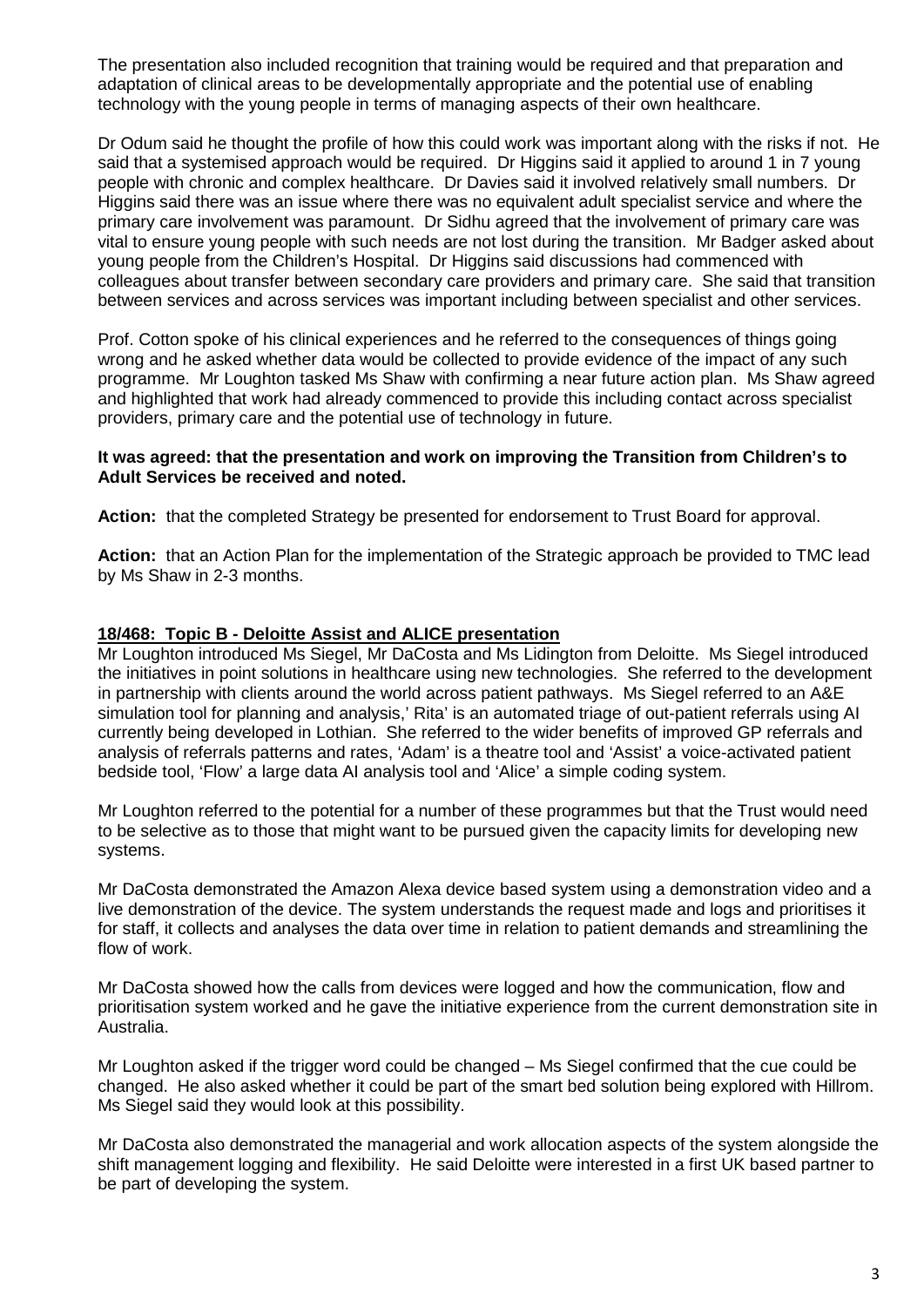He also gave examples of how the system might be developed in future for ordering tests and as an entertainment system. There followed a discussion of possible options including voice to text and exporting to patient records, use as an intercom, the potential testing for more noisy environments, adaptation to regional accents, adaptability across other languages (13 currently available through Amazon and future links possible), translation potential (e.g. Google translate), linkage across multiple devices. Mr Loughton reminded the meeting that it was a prelude to development. Prof. Singh said that voice record entry was already being explored. Mr Loughton asked how large a clinical area would be required for the initial development. Ms Siegel said around 4-6 areas with a variety of care given. Dr Odum suggested a variety of potential areas. Mr Stringer asked what infrastructure was required. Mr DaCosta said all that was required was a Wi-Fi signal and an internet link for access to the cloud software. Dr McKaig asked whether there had been any associated patient harm incidents reported. Mr DaCosta said none to date.

Mr Loughton asked Ms Whatley and Prof Cannaby to facilitate the link with Hillrom. Mr Loughton confirmed that Mr Sharon and Mr Mahmud were the Trust leads and contacts for this work and for contact with the Teletracking system. Mr Loughton also expressed interest in the out-patient triage system – Dr McKaig said he would be interested alongside e-referral system used.

Ms Lidington then spoke about the initiative to automate simple coding using AI so the coders could concentrate on high level complex coding requirements. She said that initial work had been undertaken applied to cataracts and that the system had proved very accurate and reliable where there were simple and clear rules for coding. She said partners were being sought to develop the relatively simple and straightforward coding tasks. Dr Viswanath said he thought it had potential and asked whether it could do so from scanned records. Ms Lidington said this could be a future development. Mr Badger asked whether it could be done using voice recognition. Dr Higgins said it could be useful in areas where coding isn't currently collected or collated. Ms Lidington said this could also be applied in Primary Care. Prof. Singh said there was a variety of coding recorded but often not reviewed or the data best used.

Dr Sidhu asked about the potential application in Primary Care. Ms Lidington said it could be applied to hospital discharge coding information entry to reduce multiple entry and variation in coding between secondary and primary care. Mr Dowson said it could help in benchmarking against practice in other organisations in relation to mortality. Ms Lidington said there was already a period of double running and learning. Prof Singh and Dr Sidhu said they were interested in the secondary and primary care interface. Dr Odum spoke about areas of potentially greater complexity and the release of coder's time. Ms Lidington said the initial work had been started in straightforward simple procedural areas. Ms Nuttall emphasised the release of complex coding time. Prof. Singh said he was interested in exploring these aspects. Mr Loughton asked Prof. Singh to progress this.

Ms Lidington then spoke about the project (Rita) relating to the use of natural language recognition systems in triaging of out-patient letters. She said this could replace the manual reading and handling of referral letters and the proof of concept undertaken recently with Edinburgh had shown that in Gastroenterology it had been a positive outcome in double running and reducing variation in clinical practice plus the entry of the referral into and along with the patient record. She said that the dashboard also includes wider service variations information. Dr McKaig said he was interested given the data already collected and collated that could be used and applied. Ms Lidington said that outcomes could then be overlaid on the referral information. Mr Badger said that it had been complex to undertake elsewhere. Mr Loughton said that the data set was large. Dr Odum asked whether it included test markers in the body of the letter. Ms Lidington said if the information was in the letter then it could be extracted. Dr Sidhu asked whether it could be taken from an attached report. Mr Sharon asked about the basis for the team. Ms Lidington said the team were UK based with a secure N3 connection available. She said that the machine learning is improved by the data scientists with clinical staff to a high confidence fixed point where the learning and change is then highly controlled.

Prof. Singh highlighted the integrated data set available for service transformation use alongside other partner providers such as West Midlands Ambulance and community services. He said that Public Health had an interest in population information. Mr Loughton signposted the integrated data set shared with GP practices.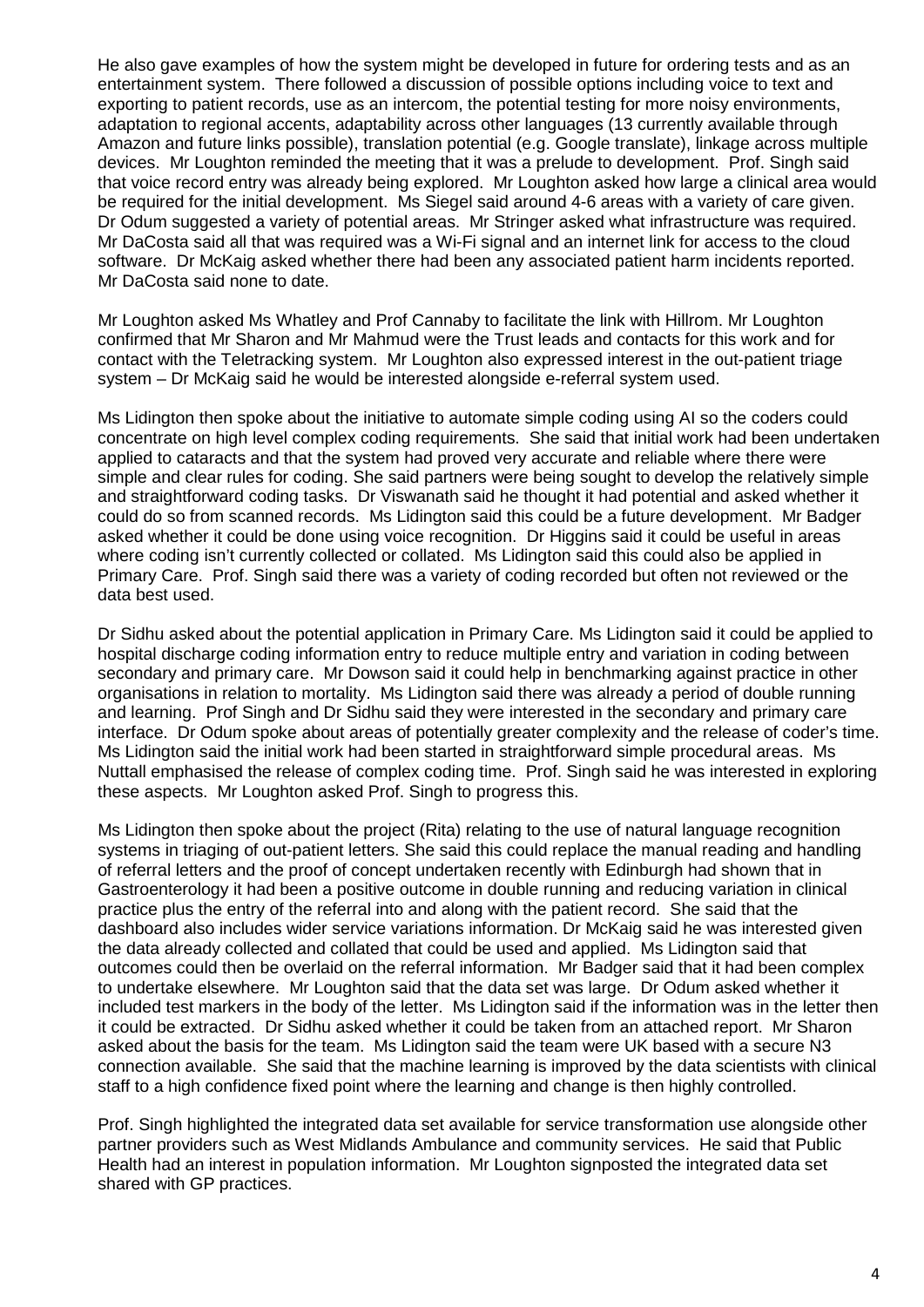Dr Sidhu asked whether it could be stratified by practices and patterns. Ms Siegel said it could. She confirmed the desire to follow up the interest with Mr Sharon and Mr Mahmud co-ordinating for the Trust.

#### **It was agreed: that the Deloitte Assist and ALICE presentation be noted.**

**It was agreed: that an outline provisional agreement for the Trust to work with Deloitte on the development, evaluation and potential use of the products (Assist, Alice) in principle be approved.**

#### **By Exception Papers**

#### **18/469: Implementing the 2018 AfC Pay Deal**

Mr Duffell introduced the paper and the changed processes – the closure of Band 1 and the introduction of the new pay progression mechanism.

#### **It was agreed: that the Implementing the 2018 AfC Pay Deal approach be received and noted.**

#### **18/470: Brexit Planning**

Ms Nuttall introduced the paper and the national planning position including recent returns provided on 7 key areas with a Trust Group looking at the local impact. She said that the message remained 'do not stockpile' at this point in time and any contingency was undertaken at a national level. She said more information and communications would follow and the 3 areas of risk related to testing supply chain, again being addressed nationally. She reiterated the unknown nature in most cases.

#### **It was agreed: that the Brexit Planning update be received and noted.**

#### **18/471: Financial Year End Forecast of Position**

Mr Stringer introduced the report and the current and forecast position, control actions and the cash position with impact on suppliers' payments. He said the figures for the following year would be provided in due course. Mr Loughton asked all staff to focus on 'belt-tightening' in the remainder of the financial year along with activity focus.

#### **It was agreed: that the Financial Year End Forecast of Position update be received and noted.**

#### **Items to Note - Monthly Reports**

#### **18/472: Integrated Quality and Performance Report**

Ms Nuttall and Ms Whatley introduced the report.

**It was agreed: that the Integrated Quality and Performance Report be received and noted.**

#### **18/473: Division 1 Quality, Governance & Nursing Report**

**It was agreed: that the Division 1 Quality, Governance & Nursing Report be received and noted.**

#### **18/474: Division 2 Quality, Governance & Nursing Report**

**It was agreed: that the Division 2 Quality, Governance & Nursing Report be received and noted.**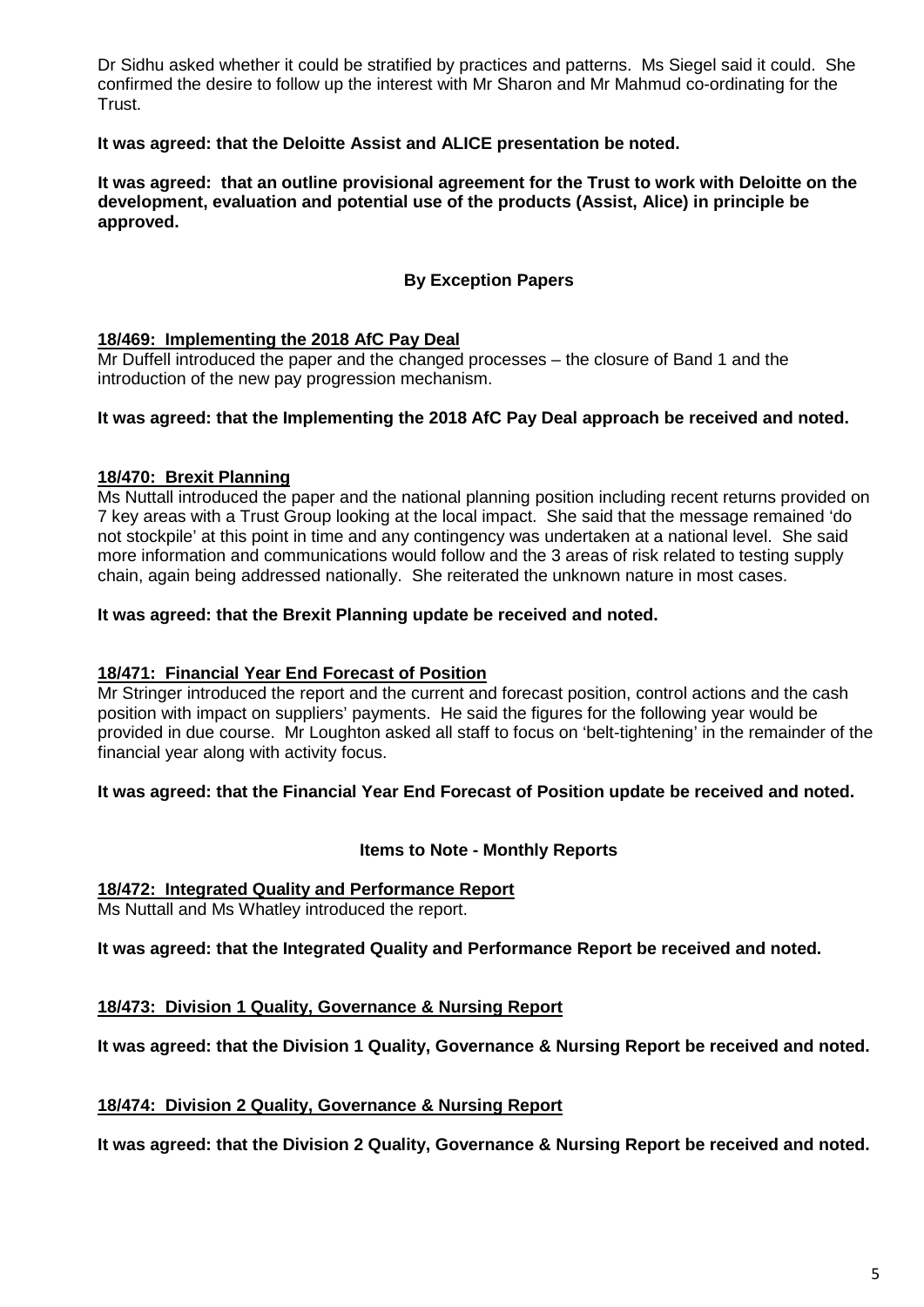#### **18/475: Division 3 Quality, Governance & Nursing Report**

**It was agreed: that the Division 3 Quality, Governance & Nursing Report be received and noted.**

#### **18/476: Executive Workforce Summary Report**

Mr Duffell introduced the report and the highlights summarised therein.

**It was agreed: that the Executive Workforce Summary Report be received and noted.**

#### **18/477: Chief Nursing Officer (CNO) Nursing Report**

**It was agreed: that the Chief Nursing Officer (CNO) Nursing Report be received and noted.**

#### **18/478: CNO Governance Report**

**It was agreed: that the CNO Governance Report be received and noted.**

#### **18/479: Finance Position Report**

Mr Stringer introduced the report.

#### **It was agreed: that the Finance Position Report be received and noted.**

#### **18/480: Capital Programme Update**

Mr Stringer introduced the report.

#### **It was agreed: that the Capital Programme Update Report be received and noted.**

#### **18/481: Operational Finance Group Minutes**

**It was agreed: that the Operational Finance Group Minutes be received and noted.**

### **18/482: Financial Recovery Board – monthly update**

Mr Sharon introduced the report.

**It was agreed: that the Financial Recovery Board – monthly update Report be received and noted.**

#### **18/483: Integrated Care System Report**

**It was agreed: that the Integrated Care System Report be received and noted.**

#### **Items to be Noted or Approved - Statutory or Mandated Reports (1/4, 6 monthly and Annual)**

#### **18/484: Property Management**

Mr Stringer confirmed that this report had been deferred and that the report would now be reviewed quarterly from April 2019.

#### **It was agreed: that the Property Management Report be received and noted.**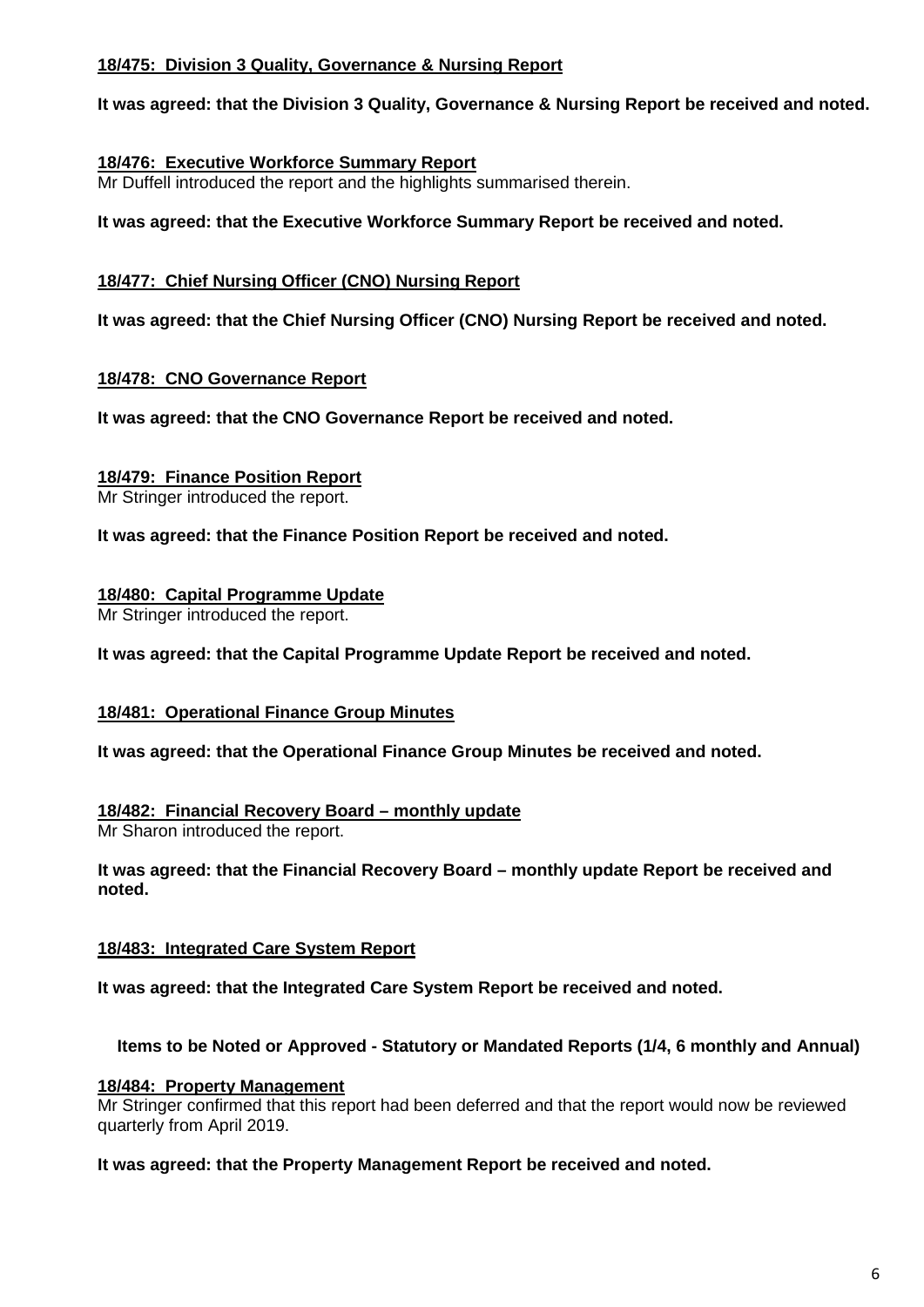## **18/485: Learning from Deaths (Mortality)**

Dr Odum introduced the report. He outlined the report and current position including the current inpatient population. He referred to a national spike in deaths in Q3 including locally and that the SHMI standardisation should reflect this. Dr Odum said the current SHMI would soon be updated alongside the implementation of the Medical Examiner roles which had commenced the continuing work on coding practice and the recent external review that had highlighted a number of areas for clarification and consistency of coding in relation to cause of death and relative risk of death. Dr Odum said that the PwC information would be shared with clinical staff and coding staff in terms of resolving any such queries. He highlighted that incorrect placement with a smaller patient population magnifies the potential impact of any inaccurate coding. He highlighted a national review of the SHMI validity and any required revisions to the future statistical analysis and inclusion criteria.

Dr Odum summarised the work progressed on Sepsis and use of the NEWS2, Palliative Care and End of Life Care changes and additional staff being recruited. He highlighted the work underway to improve the preferred place of death being achieved along with the additional palliative care team support. He also referred to the nursing audits that had continued with interesting emerging information. He said the Mortality Strategy was now available, a revised SJR review process looking at a list of predesignated conditions along with 10% of all other deaths with second stage review where indicated. He said the report highlighted emerging indicative issues.

Dr Odum said that the Trust had received further CQC alerting group referral letters including Sepsis with the outcome of other previous audit information. He said that there would be further audits to follow. Dr Viswanath said that there was a limited period in which to correct the coding information submitted and processed and this had been prioritised by the clinical staff and coding staff involved.

Mr Loughton asked Dr Odum or Prof. Cannaby to make contact with Sepsis UK to discuss their potential support for the local Sepsis work underway.

**Action:** Dr Odum or Prof. Cannaby to make contact with Sepsis UK to discuss their potential support for the local Sepsis work

**It was agreed: that the Learning from Deaths (Mortality) Report be received and noted.**

#### **18/486: Contracting Report**

**It was agreed: that the Contracting Report be received and noted.**

#### **18/487: Tenders**

**It was agreed: that the Tenders Report be received and noted.**

#### **18/488: CQC Insight Report**

Ms Whatley introduced the report.

**It was agreed: that the CQC Insight Report be received and noted.**

#### **18/489: CQC Action Plan Report**

**It was agreed: that the CQC Action Plan Report be received and noted.**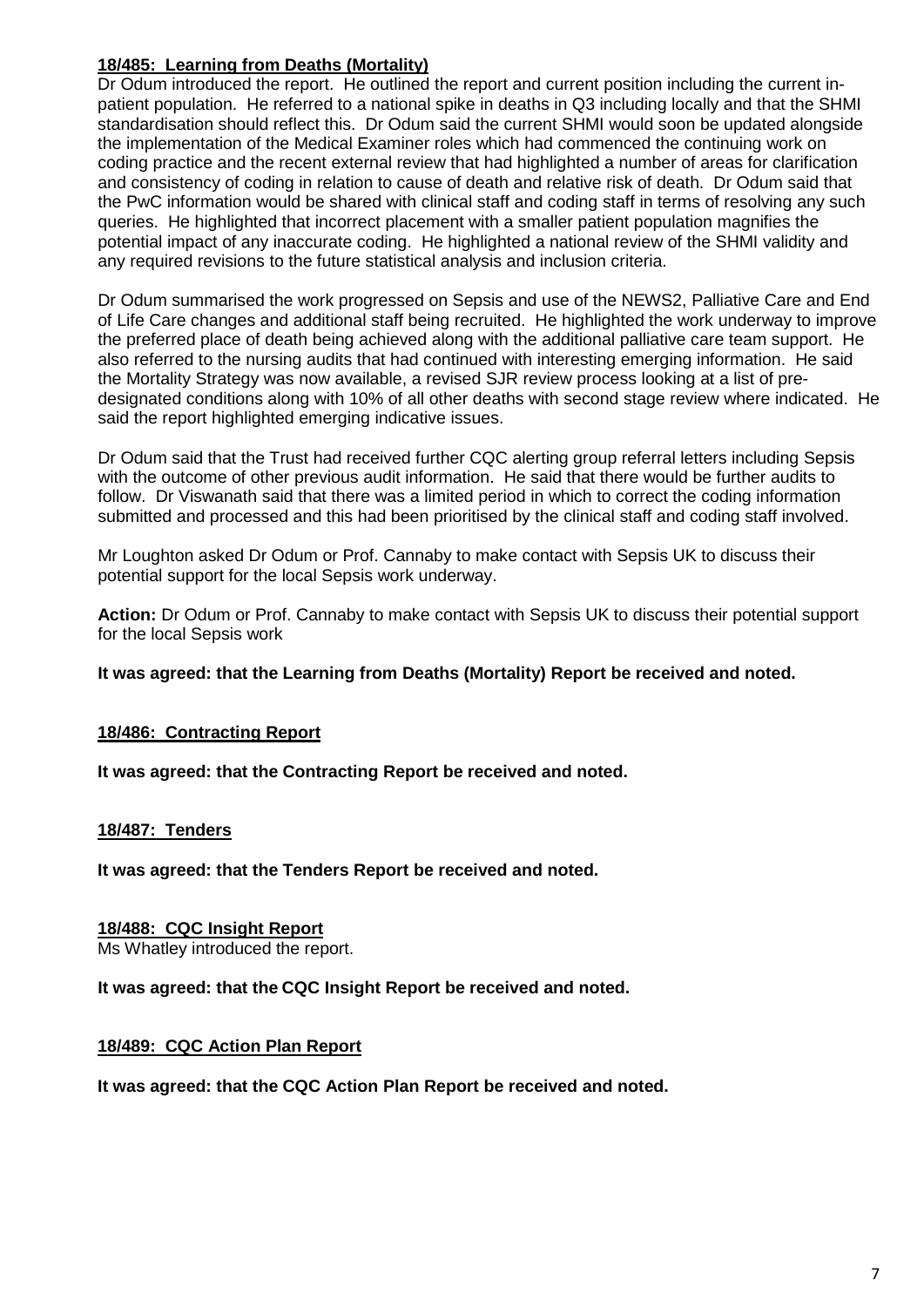#### **18/490: Midwifery Service Report**

Ms Palmer highlighted that in the report there was an item (2.5) regarding challenges in delivering continuity of carers across the whole pathway in the intra-partum element that would add a significant cost pressure to fund the additional capacity. She confirmed it would be taken to the contracting and commissioning group for discussion with commissioners.

#### **It was agreed: that the Midwifery Service Report be received and noted.**

#### **18/491: Clinical Fellowship Programme Report**

Prof. Singh introduced the report and highlighted the programme being nearly 3 years old. He highlighted the intended benefits and the actual benefits realised in terms of recruitment and attraction of additional medical staff. He summarised the increase in staff and the additional costs incurred. He thanked all the staff involved in the recruitment. He added that there had been benefits related to reduced safety incidents and complaints regarding fellows, and the development of the future consultant workforce. He highlighted the additional costs (11% in total with falling agency spend but increased bank-spend) and that this had not yet been completely reigned in. He therefore referred to future key performance indicators relating to a cap on bank and agency spend in areas with fellows. He said in Medicine spend had exceeded the expected increase for a variety of reasons. He referred to the increased bank spend in continuing hard to recruit to services particularly A&E.

Prof. Singh highlighted the need for future recruitment control measures to ensure the financial position is brought back nearer to the expected position and that future measures would be discussed at TMC. He finally said that the Trust was in the position of making excess staff available to other organsations with further potential accrued benefits. Mr Loughton asked what the measures would be. Prof. Singh said it would be based on agreed required establishment that was being worked upon with a future cap on Bank and Agency staff. Mr Loughton asked whether the other Trusts key staff fully understood the requirements. Prof. Singh said this was being established regarding the future culture required. Mr Loughton highlighted the risks to future recruitment if the quality was not maintained in placements in other organisations. Prof. Singh said he was confident in this.

Dr Dowson said that most bank and agency spend was at middle grade and Consultant level to deliver out-patient activity creating further income, alongside the additional income from the investment in some of the clinical fellows that exceeds the cost of their posts. Dr Odum said that it was a success but with the need for more detailed review of the work and benefits alongside the requirements for further change with more detailed information in 2-3 months' time. Dr Dowson added the increased activity and complexity of the work being undertaken alongside the addressing of trainee workload and the reduction of rota gaps. Dr Viswanath said that it had also built greater resilience into the system when required. Mr Loughton said all agreed it was the right thing to do but that the explanation and management needed to be better explained and controlled. Mr Sharon said that it was agreed as a success but that there needed to be some greater controls in place given that it was contributing to a worsening financial situation. Prof. Singh agreed about the need for greater control whilst not reducing the pace and energy of the recruitment process. He also wondered whether the perceived messages had not been entirely consistent regarding bearing down on bank and agency spends. Ms Nuttall said that if the middle grade position in ED was improved alongside the consultant position in other parts of Division 1 then there would be considerable gains. Mr Loughton drew the discussion to a close.

#### **It was agreed: that the Clinical Fellowship Programme Report be received and noted.**

#### **Business Cases - Division 1**

#### **18/492: Service expansion for Pre-Operative Medicine Approved by CRG 20/11/18**

**It was agreed: that the Service expansion for Pre-Operative Medicine Business Case be approved.**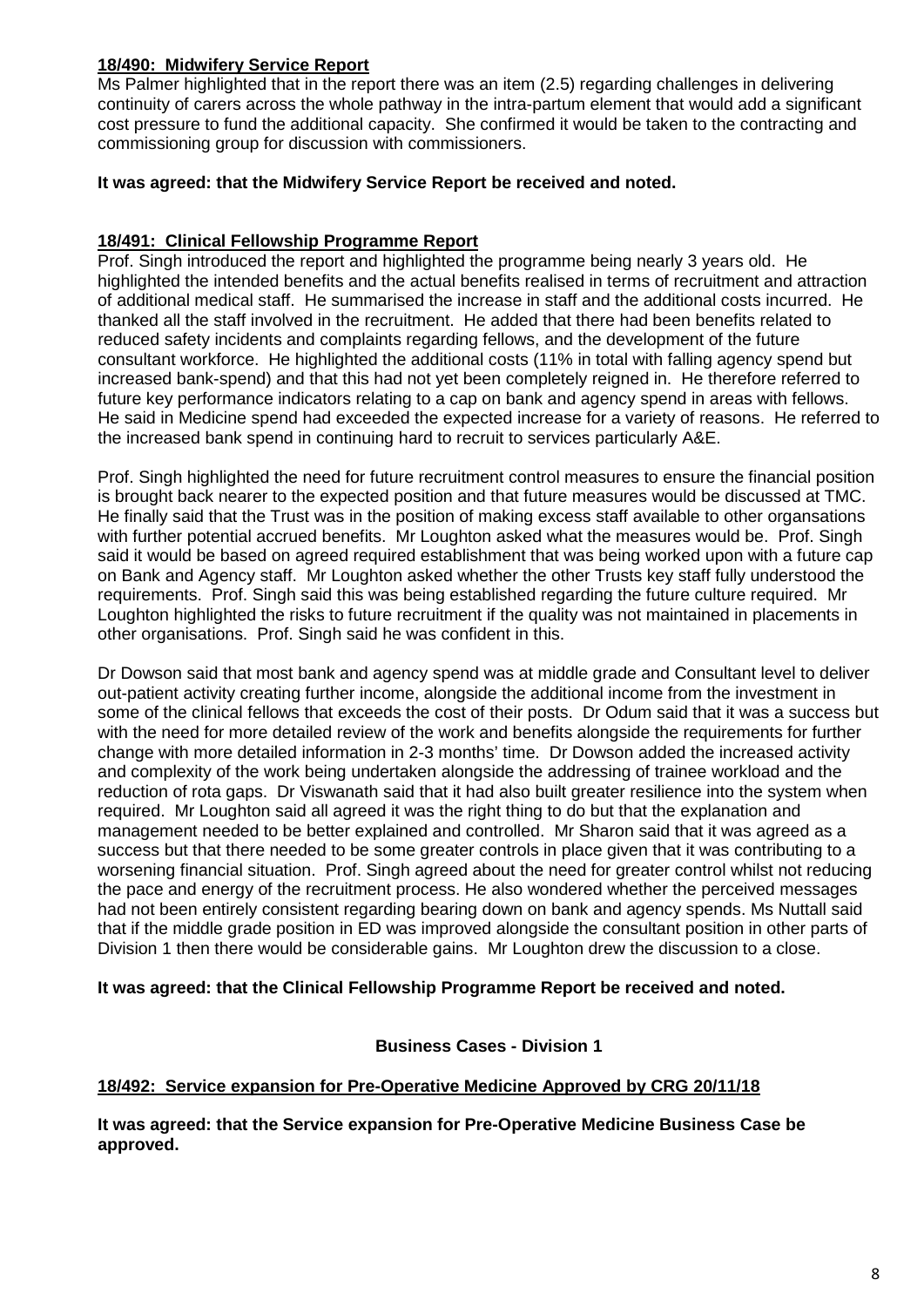#### **18/493: Mortuary/Body Store Expansion Approved by CRG 20/11/18**

**It was agreed: that the Mortuary/Body Store Expansion Business Case be approved.**

#### **18/494: Replacement Telemetry CTG foetal heart rate monitors Approved by CRG 20/11/18**

**It was agreed: that the Replacement Telemetry CTG foetal heart rate monitors Business Case be approved.**

#### **18/495: Replacement of bladder scanner Approved by CRG 20/11/18**

**It was agreed: that the Replacement of bladder scanner Business Case be approved.**

#### **18/496: Replacement of 3 ultrasound machines for Women's and Neonates Group Approved by CRG 20/11/18**

**It was agreed: that the Replacement of 3 ultrasound machines for Women's and Neonates Group Business Case be approved.**

**18/497: Expansion of clinic space and improvements in fracture clinic Approved by CRG 20/11/18**

**It was agreed: that the Expansion of clinic space and improvements in fracture clinic Business Case be approved.**

#### **18/498: Recruitment of Consultant Urological Surgeon (new post) Approved by CRG 20/11/18**

**It was agreed: that the Recruitment of Consultant Urological Surgeon (new post) Business Case be approved.**

#### **Business Cases - Division 2**

#### **18/499: TAG 528 Niraparib for Maintenance Treatment of Relapsed, Platinum-Sensitive Ovarian, Fallopian Tube and Peritoneal Cancer Approved by C & C 13/11/18**

**It was agreed: that the TAG 528 Niraparib for Maintenance Treatment of Relapsed, Platinum-Sensitive Ovarian, Fallopian Tube and Peritoneal Cancer Business Case be approved subject to Commissioner Approval.**

#### **18/500: TAG 540 Pembrolizumab for Treating Relapsed or Refractory Classical Hodgkin Lymphoma Approved by C & C 13/114/18**

**It was agreed: that the TAG 540 Pembrolizumab for Treating Relapsed or Refractory Classical Hodgkin Lymphoma Business Case be approved subject to Commissioner Approval.**

#### **18/501: Replacement of CT1, CT/Simulator – verbal update Approved by CRG 20/11/18 Approved by C & C 13/11/18**

**It was agreed: that the Replacement of CT1, CT/Simulator and associated costs including CT, room refurbishment with changing room refurbishment, service contract, quality assurance, bladder scanner and patient equipment used for planning of Radiotherapy patients Business Case be approved.**